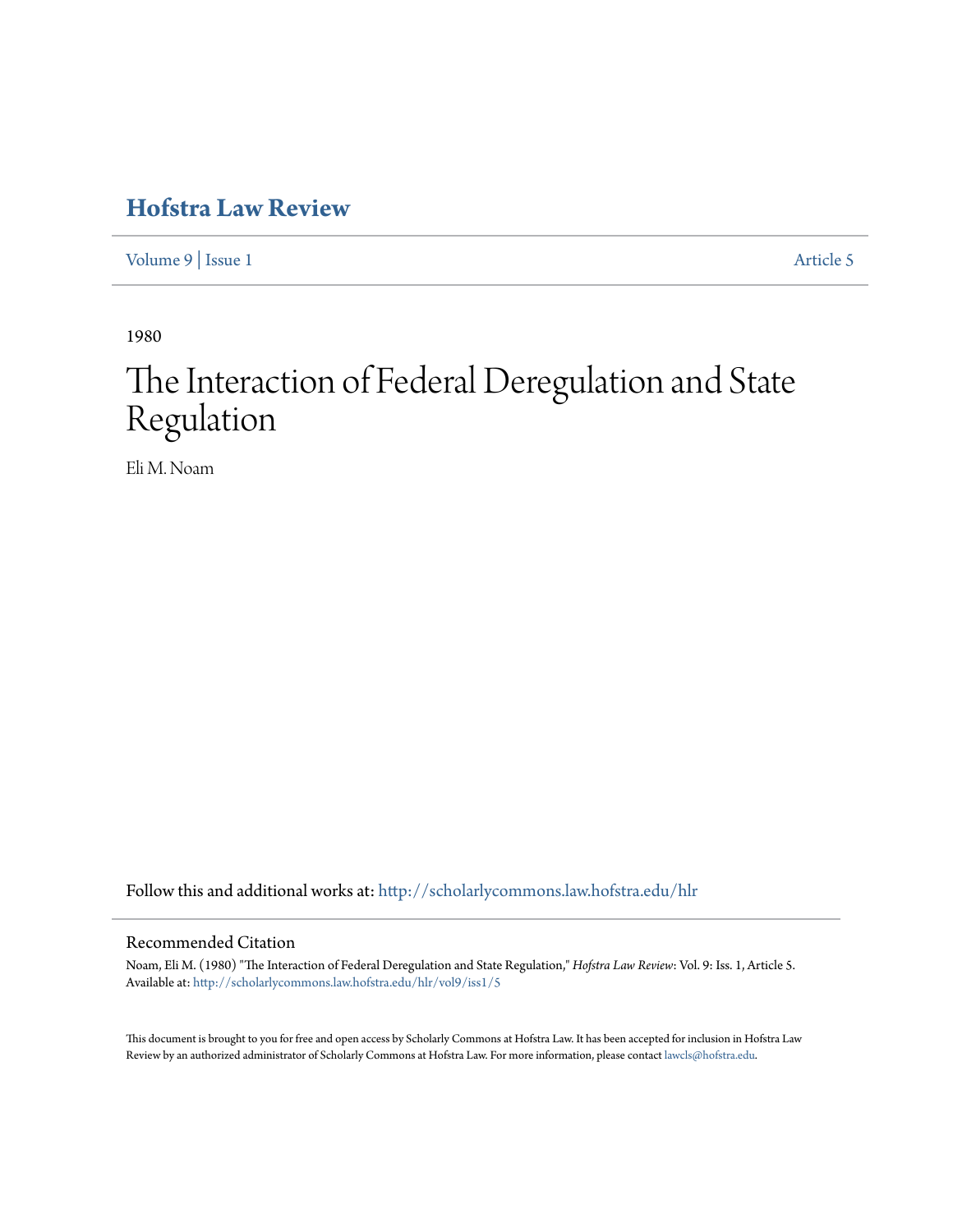### THE **INTERACTION** OF FEDERAL **DEREGULATION AND STATE REGULATION**

### *Eli M. Noam\**

The past few years have witnessed federal deregulation in key industries. First it reached stock brokers,<sup>1</sup> railroads,<sup>2</sup> and airlines;<sup>3</sup> then communications;<sup>4</sup> and now banking,<sup>5</sup> energy,<sup>6</sup> and trucking.<sup>7</sup> While each of these deregulations is important by itself, their cumulative effect and the trend that they augur are particularly significant, suggesting a watershed in government-business relations comparable to the New Deal, even if lacking its drama. For the first time in memory, excluding post-war demobilizations, the federal government's direct role in the economy is being reduced on a broad front. This development, one would expect, must affect all actors in a federal nation, including the states. Whereas for several decades the states have played only a supporting role in the regulatory field, being eclipsed by the aspirations of federal government, they now experience new opportunities and perceive unmet needs in the wake of increasing federal withdrawal from regulation. One can thus predict that changes in state regulation are about to occur.

An analysis of this potential development leads to the conclusion that if the primary goal of deregulation is the reduction of gov-

\* Associate Professor of Business and Lecturer in Law, Columbia University. A.B., 1970; A.M., 1972; Ph.D., J.D., 1975, Harvard University. The author wishes to acknowledge the generous research support of the R. Grace Foundation and the help extended by Richard D. Friedman, Allan B. Taylor, and, especially, Nadine Strossen.

2. Railroad Revitalization and Regulatory Reform Act of 1976, Pub. L. No. 94-210, Titles I & II, 90 Stat. 31 (amending various sections of 45 U.S.C. & 49 **U.S.C.).**

**3.** Airline Deregulation Act of 1978, Pub. L. No. 95-504, 92 Stat. 1705 (amending various sections of 49 U.S.C.).

*4. See In re* Regulation of Domestic Receive-only Satellite Earth Stations, 74 F.C.C.2d 205 (1979) (deregulating satellite domestic communications); *In re* Deregulation of Radio, 73 F.C.C.2d 457 (1979).

5. Depository Institutions Deregulation and Monetary Control Act of 1980, Pub. L. No. 96-221, 94 Stat. 132 (amending various sections of 12 U.S.C.).

6. 10 C.F.R. **§§** 210.35, 212.56-.62 (1980).

7. Motor Carrier Act of 1980, Pub. L. No. 96-296, 94 Stat. 793 (amending 49 U.S.C. Subtitle IV).

1

<sup>1.</sup> Securities Acts Amendments of 1975, Pub. L. No. 94-29, 89 Stat. 97 (amending various sections of 15 U.S.C.).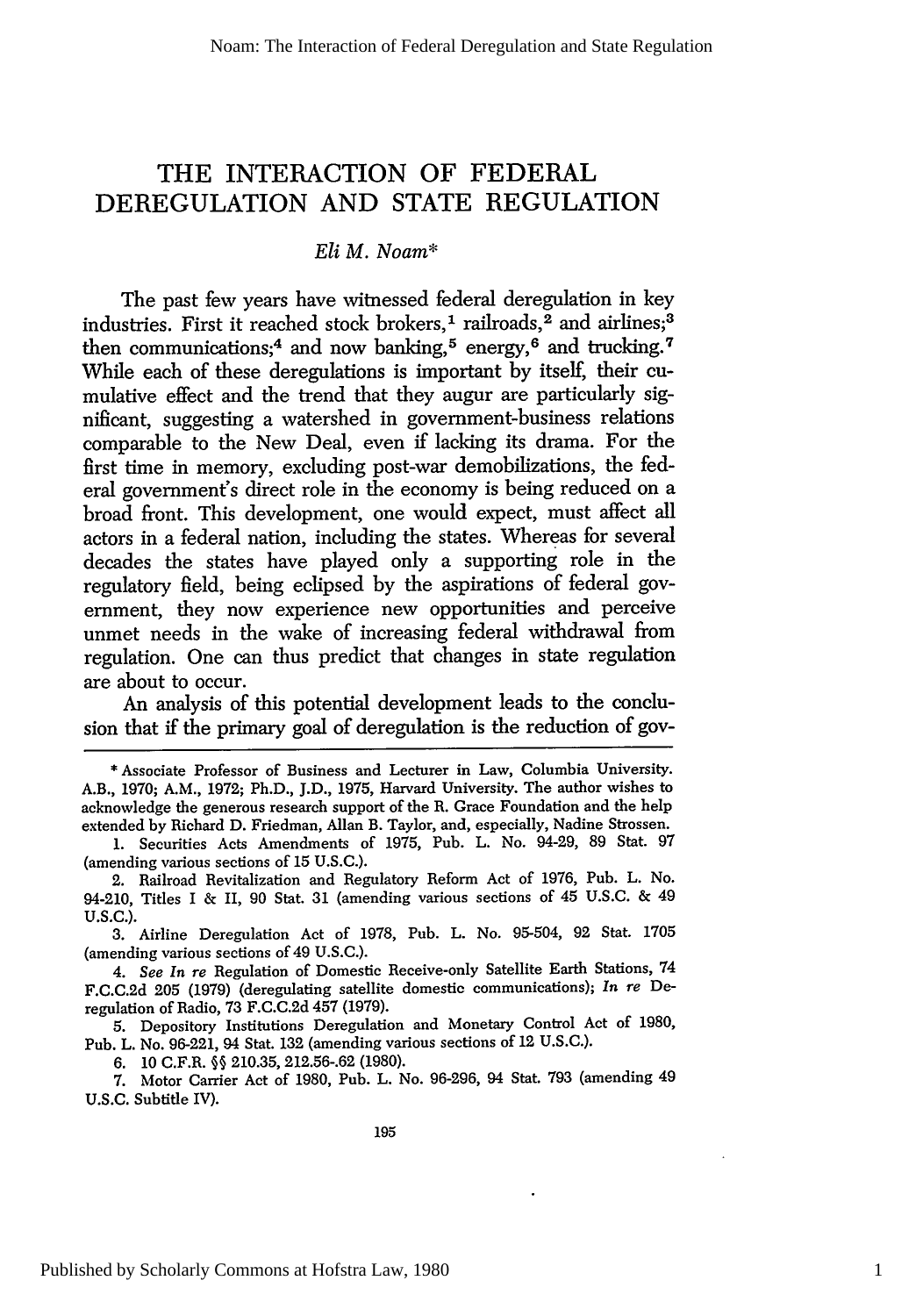[Vol. **9:195**

emnment interference in business decisions, deregulation may in many cases be counterproductive and actually create more government regulation. It is therefore the contention of this paper that for certain federal deregulations the resulting state regulation will more than offset the reduced federal activity. If true, this finding should give pause to ardent deregulators.

### DEREGULATION VS. DECENTRALIZATION

As a starting point, it is necessary to distinguish the concepts of deregulation and decentralization. To most observers these two appear identical: the termination of a federal regulatory activity is believed to be a reduction both of regulation and of the powers of the federal government. But while the second of these reductions may occur when the activities of a federal agency are curbed, one cannot necessarily assume a reduction of total government interference-the potential of state or local regulation remains. In the face of strong federal activity, states may have chosen to avoid duplication, or more likely were precluded by federal preemption. <sup>8</sup> Yet where federal regulation is abolished, state activity is likely to emerge.

The problem, far from hypothetical, is already upon us, having reached the courts in two recent cases. Both *Mobil Oil Corp. v. Dubno9* and *Mobil Oil Corp. v. Tully'0* are challenges by major oil companies to statutes enacted in 1980 by the states of Connecticut<sup>11</sup> and New York<sup>12</sup> which allegedly impose price controls on oil products after their deregulation on the federal level. In both cases the district courts held against the states;<sup>13</sup> both were dismissed on appeal on jurisdictional grounds.<sup>14</sup> The immediate issue in these cases involves only a relatively minor aspect of a

12. **Ch.** 271, § 3 and ch. 272, **§** 2, 1980 N.Y. Laws (codified at N.Y. TAX LAW § 182 (McKinney's Supp. 1980)).

13. Mobil Oil Corp. v. Dubno, 492 F. Supp. at 1012; Mobil Oil Corp. v. Tully, 80-CV-543, slip op. at 13-17.

14. The Second Circuit held, as to the preemption issue, that the cases were within the exclusive jurisdiction of the Temporary Emergency Court of Appeals, because they dealt with questions arising under the Economic Stabilization Act. Mobil Oil Corp. v. Tully, No. 80-7785, slip op. at 4-8 (2d Cir. Jan. **28,** 1981).

<sup>8.</sup> For a discussion of preemption, see Freeman, *Dynamic Federalism and the Concept of Preemption,* 21 DE PAUL L. REv. 630 (1972).

<sup>9. 492</sup> F. Supp. 1004 (D. Conn. 1980), *dismissed in relevant part,* No. 80-7677 (2d Cir. Jan. 28, 1981).

<sup>10. 80-</sup>CV-543 (N.D.N.Y. Sept. 19, 1980), *dismissed in relevant part,* No. 80-7785 (2d Cir. Jan. 28, 1981).

<sup>11.</sup> Act of April 11, 1980, No. 653, 1980 Conn. Pub. Acts 124 (to be codified in scattered sections of titles 12 & 14 CONN. *GEN.* **STAT.** ANN.).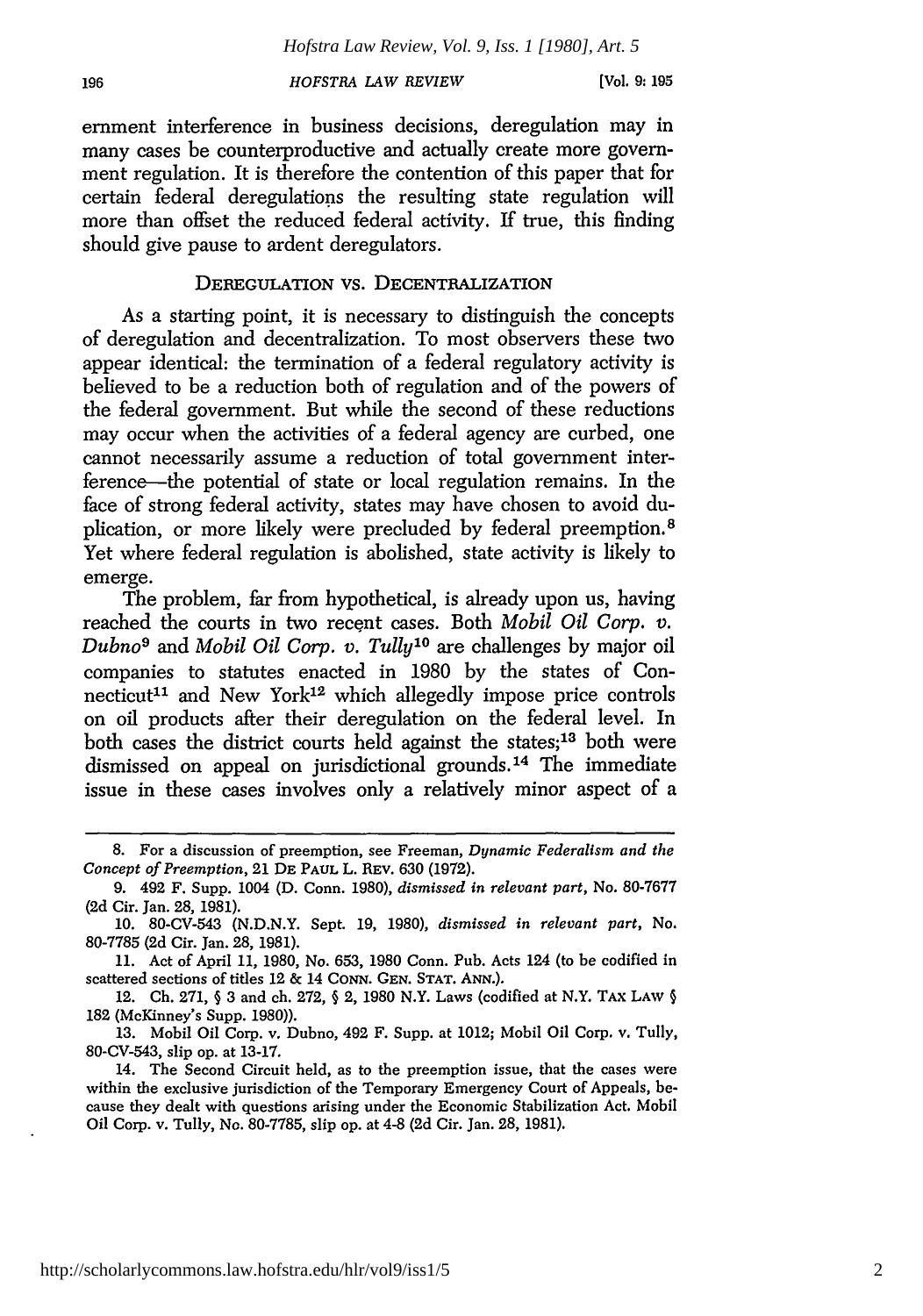#### *FEDERAL DEREGULATION AND STATE REGULATION* **1980]**

197

revenue measure—the prohibition against passing on a new tax to consumers in the form of higher prices. This restriction is economically irrelevant<sup>15</sup> and, one suspects, based more on public-relations practice than on public-finance theory. But the principle at stake in these cases, that of state entry into a regulatory field hitherto occupied by the federal government is of great importance.

Both Connecticut and New York had imposed a two-percent tax on the gross receipts of integrated oil companies from their sales within the states.<sup>16</sup> This, by itself, would not be exceptional were it not for additional provisions prohibiting the pass-through of these taxes by the oil companies. Connecticut attempts to spread the cost of its new tax to its neighboring states by forbidding any company to raise its wholesale prices in the state by an amount higher than the average amount by which it raises such prices "in all ports on the eastern coast of the United States."<sup>17</sup> New York, more neighborly but less realistic, prohibits oil companies entirely from raising their sale prices in response to the tax and requires them to certify annually, under oath, that they have not done **so. <sup>18</sup>** The district courts found these provisions to be price regulations and believed it to be federal policy that most petroleum products should be free from price regulation. They concluded that state regulations in conflict with this goal are preempted under the supremacy clause.19

Federal price regulation had been authorized in the Emergency Petroleum Allocation Act of **197320** but amendments of EPAA in 197521 gave the President the power, subject to congressional approval, to exempt petroleum products from such regulation. In early 1980 this exemption was granted to several prod-

<sup>15.</sup> The irrelevance of the restriction holds because a state tax that may not be passed on to consumers will make it less profitable for an oil company to sell in such a state. Hence, supplies will become smaller in such a state while they become larger in states without a tax. Relative scarcity then drives prices higher in the tax states, just as official passing-on of the tax would have. One could not expect prices to behave other than toward equalization of marginal profits of shipments into each state.

<sup>16.</sup> Act of April 11, 1980, No. 653, 1980 Conn. Pub. Acts 124 **§** 1 (to be codified in scattered sections of titles 12 & 14 **CONN. GEN. STAT. ANN.); Ch.** 271, **§** 3, 1980 N.Y. Laws (codified at N.Y. TAx LAw **§** 182(12)(a) (McKinney's Supp. 1980)).

<sup>17.</sup> Act of April 11, 1980, No. 653, 1980 Conn. Pub. Acts 124 **§** 13(b) (to be codified in scattered sections of titles 12 & 14 CONN. **GEN. STAT. ANN.).**

<sup>18.</sup> Ch. 271, **§** 3, 1980 N.Y. Laws (codified at N.Y. TAx LAW **§** 182(12)(a) (McKinney's Supp. 1980)).

<sup>19. 492</sup> F. Supp. at 1013-15; 80-CV-543, slip op. at 13-17.

<sup>20. 15</sup> U.S.C. **§§** 751-799.

<sup>21. 15</sup> U.S.C. **§** 760(a).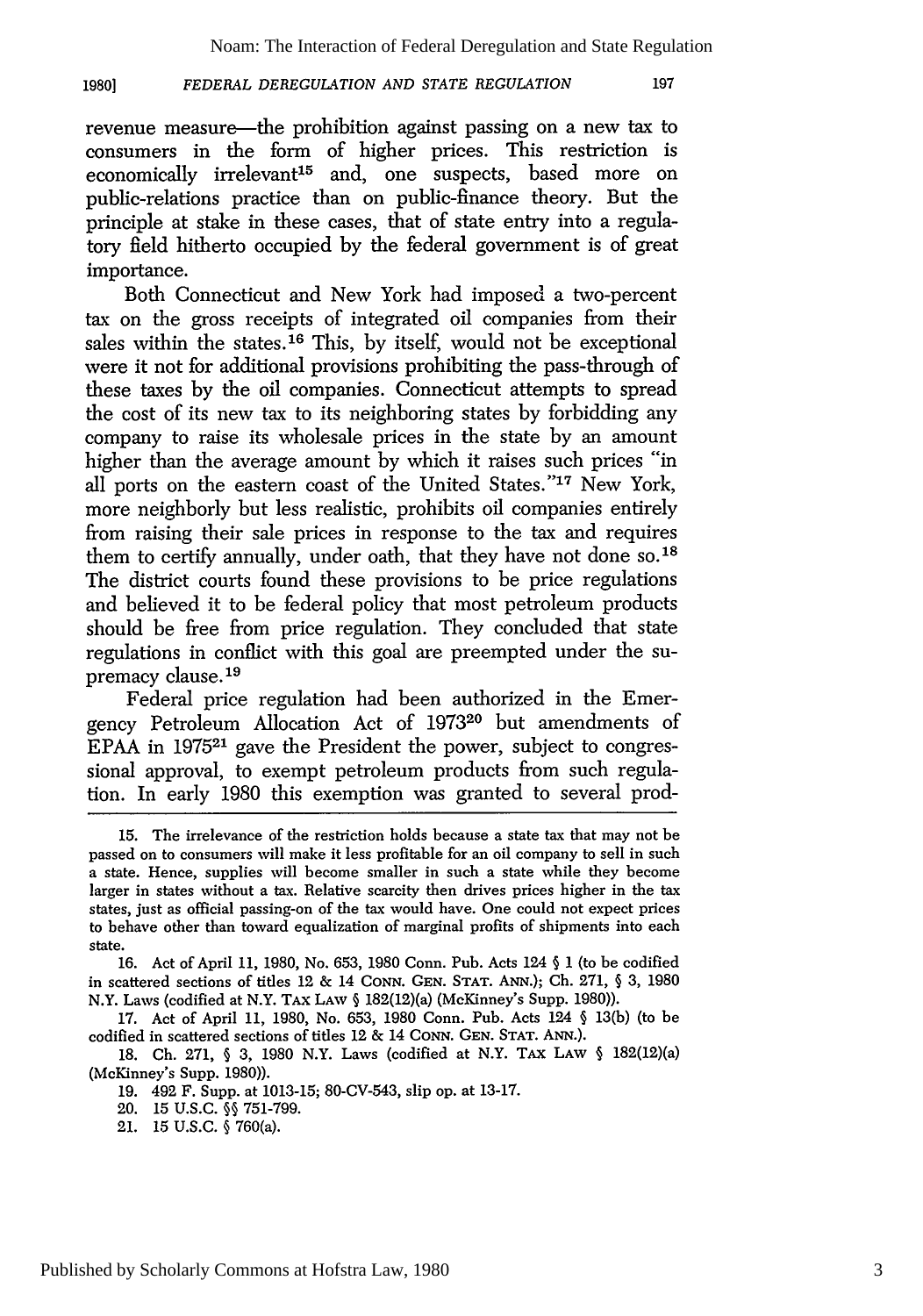**(Vol.** *9: 195*

ucts<sup>22</sup> that were later the focus of state statutes.<sup>23</sup> The question whether the EPAA exemptions constitute an affirmative federal policy excluding states from all action that could be interpreted as price regulation is hotly disputed at present. It is partly a question of fact: Did the federal government determine that as a matter of national policy prices of petroleum products should not be regulated? Primarily, however, it is a question of principle: Does federal nonregulation in an area that it previously regulated constitute a preemption of that area?24 The latter is an important question. While there have always been conflicts between state and federal regulations before the courts, 25 this is the first time that federal nonregulation has been held to preempt state law.26 Under the courts' holdings each area of regulation that the federal government had occupied is potentially lost forever to the states, even if the federal regulation had existed for only a short period, as in the *Mobil Oil* cases. Therefore, even when the federal government pursues a policy of deregulation, the federal system may remain centralized. As the federal powers remain intact, though temporarily quiescent, states are still powerless to act on their own.

### THE REGULATORY MODEL

As the Connecticut and New York cases suggest, federal and state regulation are both in flux; it is therefore important to investi-

<sup>22.</sup> The presidential authority was delegated by statute to the Federal Energy Administration and its successor agency, the Department of Energy. *See* 15 U.S.C. § 754(b); Executive Order 11790, 39 Fed. Reg. 23185 (1974), *as amended by* Executive Order 12038, 43 Fed. Reg. 4957 (1978). The exemptions were granted pursuant to 10 C.F.R. §§ 210.35, 212.56-.62.

<sup>23.</sup> E.g., Act of April 11, 1980, No. 653, 1980 Conn. Pub. Acts 124 (to be codified in scattered sections of titles 12 & 14 **CONN. GEN. STAT.** ANN.); **Ch.** 271, § 3 and ch. 272,  $\S$  2, 1980 N.Y. Laws (codified at N.Y. TAX. LAW  $\S$  182 (McKinney's Supp. **1980)).**

<sup>24.</sup> The district courts in *Dubno* and *Tully* were primarily concerned with the initial question, the intent of Congress, having concluded that precedent established purposeful federal inaction as equivalent to purposeful federal action. *See* 492 F. Supp. at 1006-13; No. 80-CV-543, slip op. at 15-16. The reliance on precedent to answer the latter, more important question, however, does not reach the significant policy questions posed **by** the conflict between federal deregulation and state regulation. *See* pages 208-10 *infra.*

<sup>25.</sup> E.g., White Mountain Apache Tribe v. Bracher, 100 S.Ct. 2578 (1980); Aronson v. Quick Point Pencil Co., 440 U.S. 257 (1979); Ray v. Atlantic Richfield Co., 435 U.S. 151 (1978); Jones v. Rath Packing Co., 430 U.S. 519 (1977); De Canas v. Bica, 424 U.S. 351 (1976); Perez v. Campbell, 402 U.S. 637 (1971); Hines v. Davidowitz, 312 U.S. 52 (1941).

<sup>26.</sup> *See* sources cited note 8 *supra.*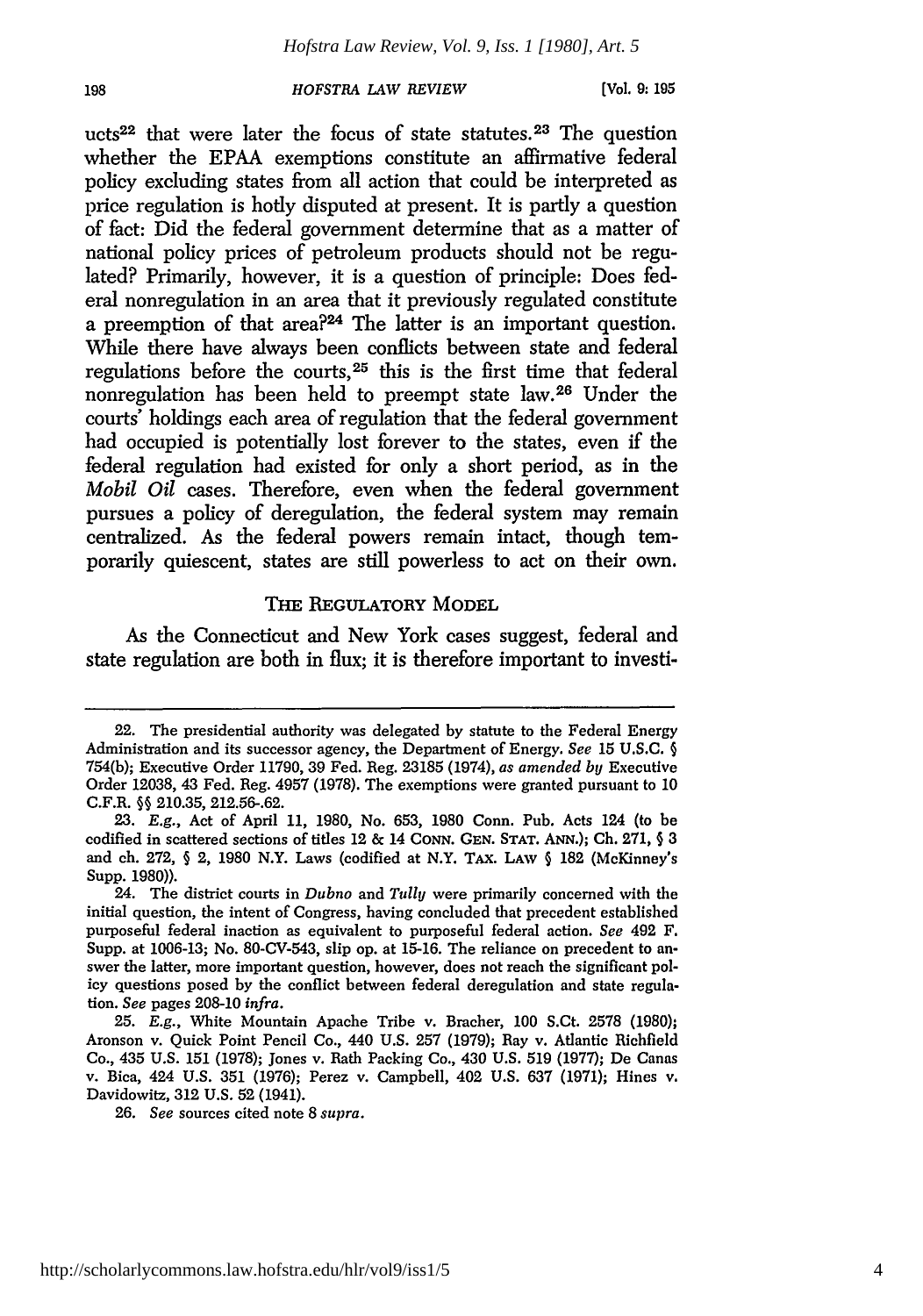#### *FEDERAL DEREGULATION AND STATE REGULATION* **1980]**

199

gate their interrelation in order to understand the future of regulatory power. To do so systematically requires a model that permits an analysis of regulation. To understand its need and introduce its methodology, the first question to be raised is why some regulating activities are lodged in the federal level of government while others are left on different levels. What, for example, is the inherent logic in corporations being regulated by the states $27$ and agriculture by the federal government?<sup>28</sup> The traditional answer to this question is legal-historical in nature;<sup>29</sup> the federal government, in this view, has certain powers allocated to it. These powers have expanded over time as the constitutional mandate and its interpretation by the courts has broadened.30 Local and regional governments, at the lower end of the hierarchy, derive their regulatory powers from the states whose creature they are. The remaining powers are left with the states.31 The problem with this interpretation of regulatory responsibility is that it is purely descriptive; one learns how basic decisions on the role of governments came about, but not why they did so.

If the first explanation is associated with law, the second type is that of conventional economics; implicit in this view is the belief that the regulatory level is determined by "objective" factors such as efficiency. The economic approach attempts to show that different forms of regulation are handled with different efficiencies.3 2 This normative suggestion is helpful, first, because there are

**31.** *U.S. Const.* amend. X.

32. *See* Fisch, *Optimal City Size, the Economic Theory of Clubs, and Exclusionanj Zoning,* 73 PUB. CHOICE 59 (1973); McGuire, *Group Segregation and Optimal Jurisdictions,* 73 J. POL. **ECON.** 112 (1973). For a thorough examination of

<sup>27.</sup> *See generally Cary, Federalism and Corporate Law: Reflections Upon Delaware,* 83 **YALE** L.J. **663, 666-68, 701** (1974).

<sup>28.</sup> *E.g.,* Agricultural Adjustment Act of 1980, Pub. L. No. 96-213, **§** 3, 94 Stat. 119 (to be codified at 7 U.S.C. **§** 1445(b)).

**<sup>29.</sup>** *See* E. **CoRwIN,** A **CONSTITUTION OF POWERS IN A SECULAR STATE** (1951).

**<sup>30.</sup> A** prime example of this expansion is the federal commerce power, derived from the commerce clause. U.S. **CONST.** art. I, **§** 8. *See, e.g.,* Gibbons v. Ogden, 22 U.S. **(9** Wheat.) 1 (1824) (federal licensing statute prevailed over exclusive right to engage in steamboat navigation granted by New York); NLRB v. Jones & Laughlin Steel Corp., 301 U.S. 1 (1937) (upholding federal regulation of intrastate activities manifesting "a close and substantial relation to interstate commerce"); United States v. Darby, 312 U.S. 100 (1941) (upholding prohibition of interstate shipment of goods made in violation of federal wage and hour restrictions); Wickard v. Filburn, 317 **U.S.** 111 (1942) (small scale intrastate farming operations may be federally regulated if their impact is significant when viewed in conjunction with other small scale operations). *But cf.* National League of Cities v. Usery, 426 U.S. 833 (1976) (federal commerce power is qualified by the Bill of Rights).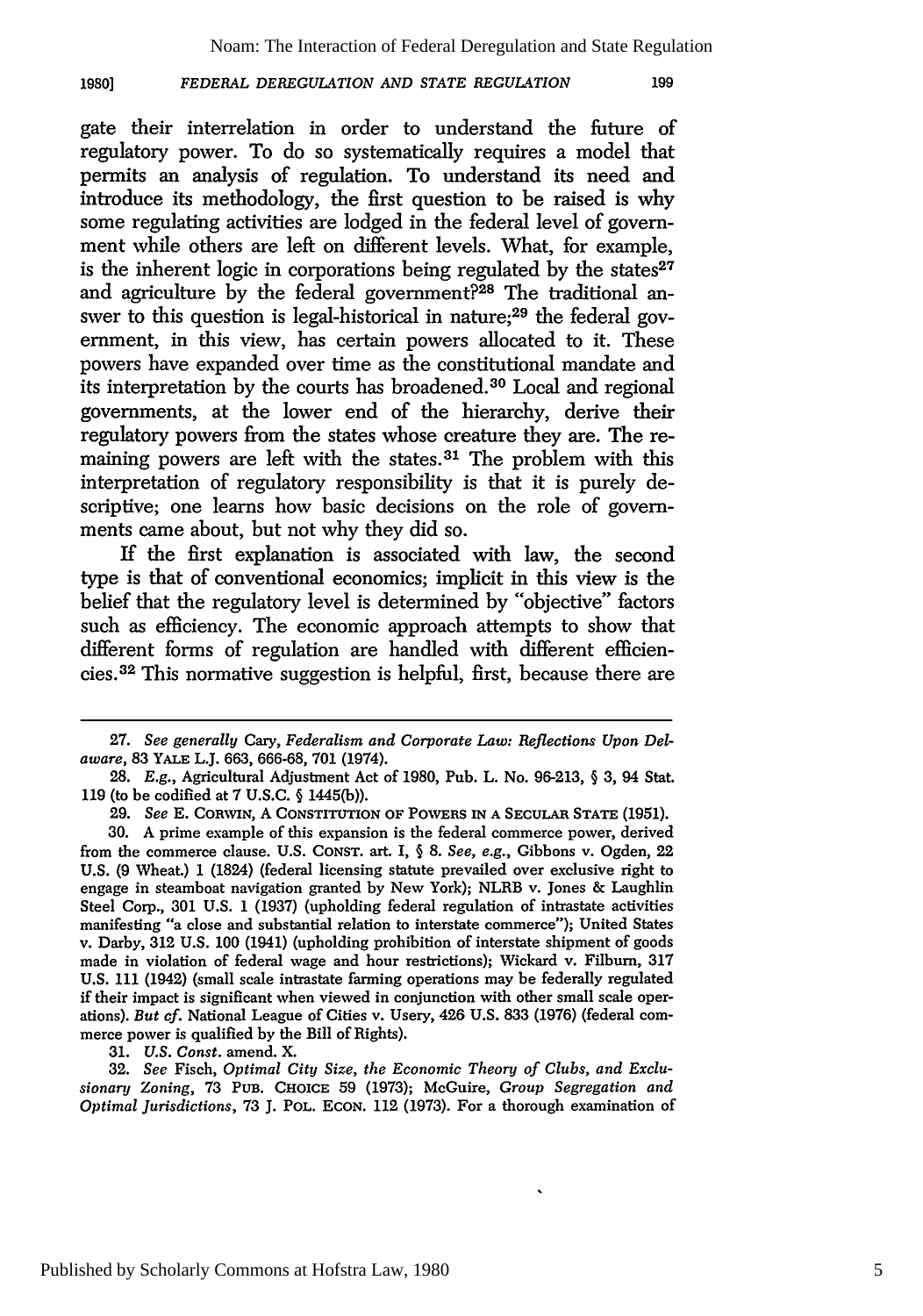[Vol. **9:195**

efficiencies of scale in regulation, just as in the provision of any good or service. For example, it is inefficient to have a complex issue, such as insurance regulation, governed by each small town; yet the other extreme, one large federal insurance agency, may be too cumbersome and inflexible. Somewhere between these extremes, at the low point of a U-shaped cost curve, is the optimal size, and hence the optimal level, of jurisdiction. The second normative justification for regulation suggested by the economic approach concerns the existence of externalities, or spill-over effects. 33 It is inefficient to let the policy of a regulating agency have significant effects outside the area of its jurisdiction because the agency will not necessarily take the spill-over costs into account. For example, local regulation of the water quality of a river may permit pollution which harms the downstream communities. The optimal level of regulation is therefore the one that captures the externalities of the regulatory activity. The problem with the economic approach is that while it adds to theoretical insight it fails to explain the mechanism that connects abstractly efficient levels of government and their actual endowment with regulatory functions. Arguably, inefficient choices of regulatory level abound, for example, in the fractionalized jurisdictions of metropolitan areas, 34 or in the setting of welfare rules on the state, as opposed to the federal, level. 35 Yet the economic view does not provide an explanation for such inefficiencies.

A third approach, and the one used in this paper, is the public choice methodology. Public choice theory is, loosely speaking, the application of economic techniques to political questions such as governmental decision processes. 36 Applied to the question of regulation, a public choice model would enable examination of the preferences for regulation by affected interest groups, of gov-

35. *See, e.g.,* N.Y. Soc. Serv. Law, ch. 55 (McKinney's 1976 & Supp. 1980).

200

the value in applying efficiency-related concerns to legal problems, see *Symposium on Efficiency as a Legal Concern,* 8 HOFSTRA L. REv. 485 (1980).

<sup>33.</sup> For a discussion of externalities in various legal situations, see Calabresi & Melamed, *Property Rules, Liability Rules, and Inalienability: One View of the Cathedral,* 85 HARv L. REV. 1089 (1972).

<sup>34.</sup> In many metropolitan areas, the city government and various county governments have conflicting jurisdiction regarding local services and many governmental functions are fragmented among numerous small jurisdictions.

**<sup>36.</sup>** For a survey, see **D. MUELLER, PUBLIC CHOICE** (1979). The applicability of public choice theory to various legal problems is examined in the *Symposium on the Implications of Social Choice Theory for Legal Decisionmaking,* 9 HOFSTRA L. REV. (forthcoming, 1981).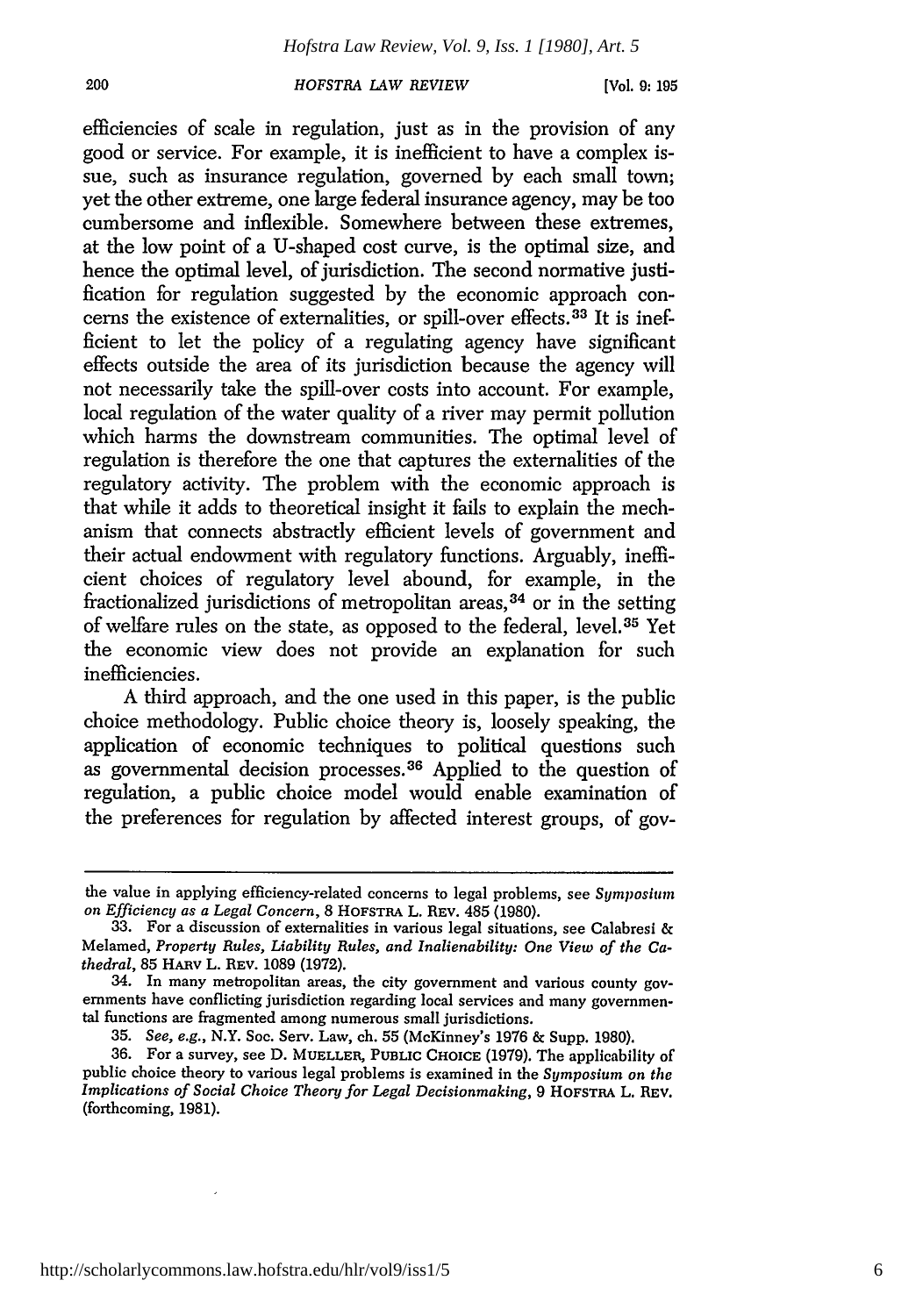#### *FEDERAL DEREGULATION AND STATE REGULATION* **1980]**

201

ernmental action, and of the interaction between different jurisdictions.

Let us assume a country composed of two states, NY and *CT.* In each state we have two interest groups, *B* and S; one could think, for example, of buyers and sellers of petroleum products as the interest groups. We also have a type of regulation which can be set by the regulatory agency of each state at different levels of strictness, *R.* It is the characteristic of the two interest groups that *B* receives positive benefits from increasing regulation *R,* while the opposite is the case for S. Not surprisingly, the former group favors regulation while the latter opposes it. Both interest groups are also affected by the regulation in force in the other state. For example, a price regulation in state *CT* affects both the energy price to buyers in state *NY* as well as the profits of *NY's* sellers. These assumptions can be summarized by equations that express the aggregate benefits for *NY's* two interest groups, *B* and S. Total group benefits *U* are the product of individual benefits  $b_i$  times group size  $N_i$ :

(1)  $U_B = b_B \cdot N_B = \alpha R_{\text{NV}}^{\beta} R_{\text{CT}}^{\phi} \cdot N_B$ 

(2) 
$$
U_s = b_s \cdot N_s = \gamma R_{N}^{\delta} R_{CT}^{\psi} \cdot N_s
$$

 $\beta$  and  $\delta$  are the elasticities of benefits<sup>37</sup> to group members with respect to the state's own strictness of regulation, and  $\phi$  and  $\psi$  are those with respect to the other state's regulation.  $\alpha$  and  $\gamma$  represent the effects of many other factors which, however, are assumed in this model to be given and not variable.

The other actor in the model is the regulating agency itself. It is assumed that its decisions are determined by the desire to maximize the political support given to it; this assumption conforms to those made in the literature by, among others, Niskanen<sup>38</sup> and Stigler.<sup>39</sup> Support is granted to the regulating agency by each interest group according to its stake in regulation, *i.e.,* the total benefits that it receives from the regulatory policy. When the group's benefits from regulation are high, the support that is given is strong. In order to take account of political influence, this support, moreover, is weighted by the relative importance of each group,

<sup>37.</sup> The elasticity of benefits referred to here represents the extent to which, for example, buyers will profit from controlled prices or business practices resulting from greater regulation. For a general introduction to the concept of elasticity, see E. MANSFIELD, PRINCIPLES OF **MICROECONOMICS** 159-66, 170 (2d ed. 1977).

<sup>38.</sup> *E.g.,* Niskanen, *Bureaucrats and Politicians,* 18 J.L. & **ECON.** 617 (1975).

<sup>39.</sup> E.g., Stigler, *Free Riders and Collective Action: An Appendix to Theories of Economic Regulation,* 5 BELL J. **ECON.** & MGT. So. 359 (1974).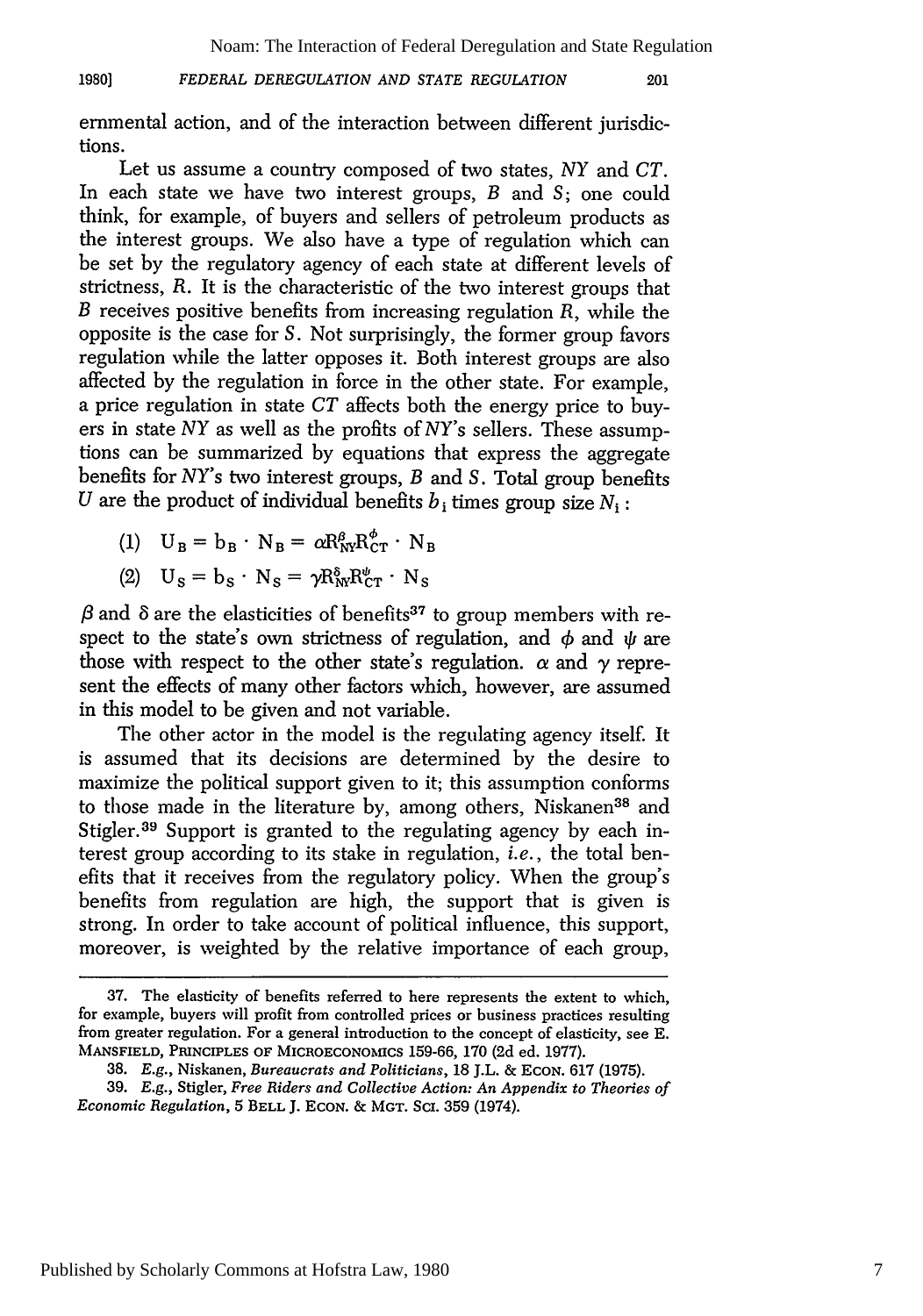the measure of which is expressed by the rate of the sizes of each *NB* group,  $\frac{P}{\lambda I}$ . The support function, F, for the regulating agency is hence:

$$
(3) \quad \mathbf{F} = \mathbf{F}_{\mathbf{B}} + \mathbf{F}_{\mathbf{S}} = \mathbf{U}_{\mathbf{B}} \quad \frac{\mathbf{N}_{\mathbf{B}}}{\mathbf{N}_{\mathbf{S}}} + \mathbf{U}_{\mathbf{S}} \quad \frac{\mathbf{N}_{\mathbf{B}}}{\mathbf{N}_{\mathbf{S}}}
$$

202

Into this equation the expressions for the benefits  $U_B$  and  $U_S$  can be substituted from equations (1) and (2), making agency support a function of the regulation,  $R_{\text{NY}}$ , that is chosen by the agency. The regulating agency can vary the support that is given to it by choosing different regulatory strictnesses. For the agency, the optimal strictness is where support is maximized. The optimal regulatory strictness,  $R_{\text{NY}}^*$  can be found, after taking the derivative of  $(3)^{40}$  and solving for  $R_{\text{NY}}$ , as:

$$
(4) \quad R_{\rm NY}^* = \left( \begin{array}{cc} \gamma \delta & N_{\rm S}^3 \\ \alpha \beta & N_{\rm B}^3 \end{array} \right) \frac{1}{\beta - \delta} \quad R_{\rm CT} \quad \frac{\psi - \phi}{\beta - \delta}
$$

This expression shows the optimizing regulation for the agency as dependent on the sensitivities of the interest group within state  $NY$  to its own regulations ( $\beta$  and  $\delta$ ), on the relative size of the groups  $\left(\frac{N_S}{N_B}\right)$  and on the sensitivities to the other state's regulation,  $R_{CT}(\phi \text{ and } \psi)$ . For the second state *CT* we assume similar relations to hold; the same two interest groups *B* and S exist, with the same individual benefit functions but with different group sizes  $M_B$  and *M<sub>s</sub>*. State *CT*'s optimizing regulation will be analogous to equation (4), thus,  $R_{CT}^* = \alpha \gamma \left( \frac{M_S}{M_B} \right)$ ,  $R_{NY}$ ).

Thus each state's optimal regulation is, in part, dependent on the other state's regulation. One can illustrate this in Graph 1 with functions of the optimal regulation for the two states. For example, state *CT*, reacting to *NY*'s initial regulation  $R'_{\text{NY}}$ , chooses to have  $R'_{\text{CT}}$ . State NY thereupon chooses  $R''_{\text{NY}}$ , which prompts  $R''_{\text{CT}}$ , and so on. This mutual adjustment process leads either to an equilibrium

<sup>40.</sup> In taking the derivative of equation (3), one would arrive at the regulating agency's increment in support, given the utility functions of both the buyers' interest group and the sellers' interest group.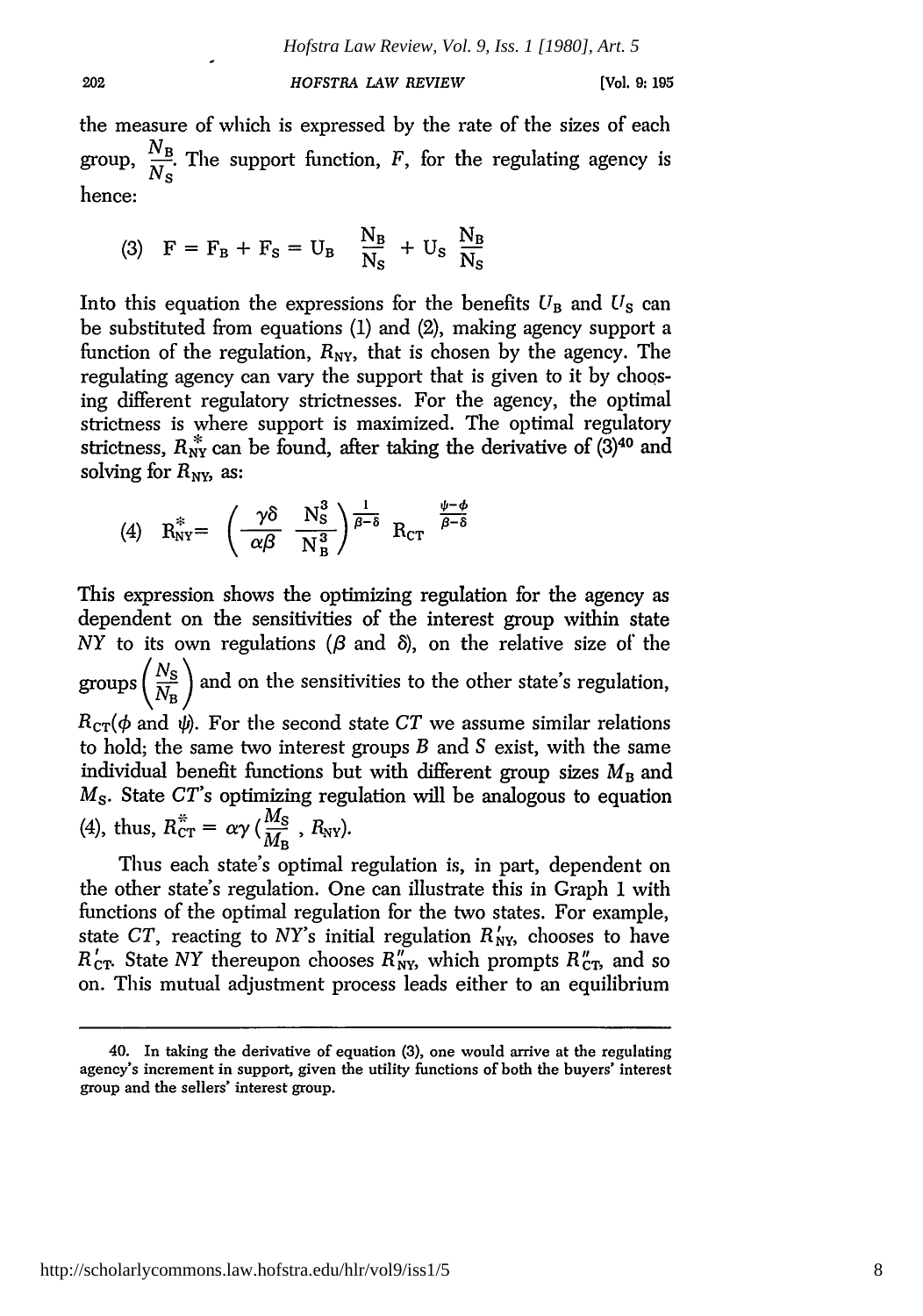203

**1980]**

*FEDERAL DEREGULATION AND STATE REGULATION*



**GRAPH I**

in point  $P_1$  or to extreme points without equilibrium. The latter situation prevails if *CT's* reaction function is steeper than *NY's* (which occurs when the absolute difference between the own-regulation elasticities,  $\beta-\delta$ , is smaller than that of the cross-elasticities,  $\phi - \psi$ .<sup>41</sup> This can be observed if we interchange the two curves in Graph **1.** An initial regulation of R **y** is now reacted to **by** *CT's* chaph 1. An initial regulation of  $R_{\text{NV}}$  is now reacted to by CT  $\epsilon$ . cuts in regulation can occur because states compete with each other and relinquish regulatory strictness. This process, in the case of corporation law, has been aptly termed **by** Cary as a "race to the bottom."<sup>42</sup> The opposite extreme, a "race to the top," may also

<sup>41.</sup> That is, because one interest group would gain substantially greater relative benefit from the other state's regulation, the home state would be forced to choose an alternative strictness of regulation which is **sufficiently** different to require the other state to modify its regulation significantly in order to maximize support.

<sup>42.</sup> Cary, *supra* note **27,** at **666.**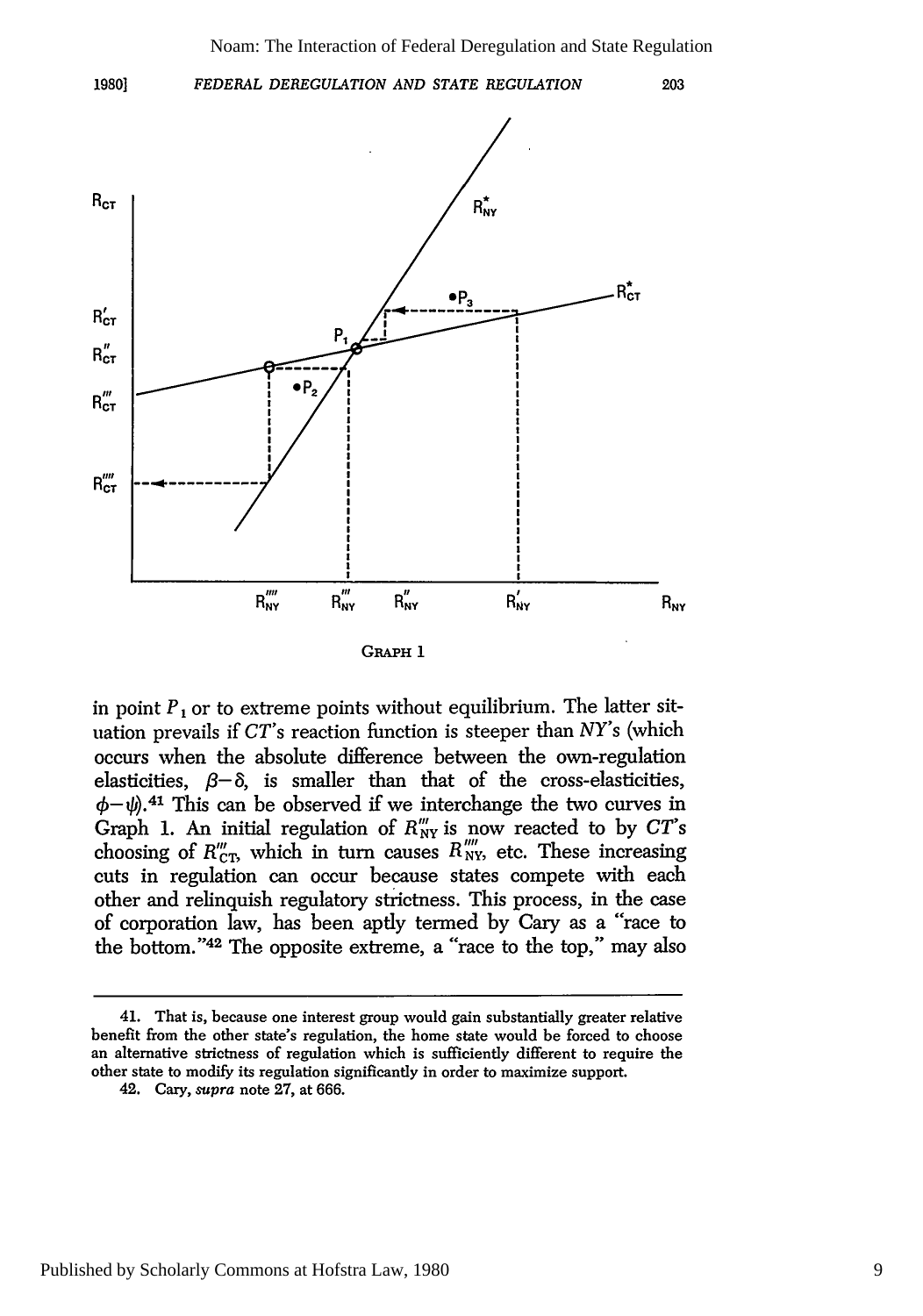be reached as the states drive each other into ever-increasing strictness. This can happen when states strive to keep undesirable activities, for example the disposal of radioactive waste, out of their jurisdiction, and issue increasingly stringent regulations.

In those cases where a stable equilibrium is reached, it is at the point of intersection  $P_1$  of the two reaction functions. Some tedious algebra reveals this point to lie, for state *NY,* at:

(5) 
$$
R_{NY}^{***} = \left[ \left( \frac{\gamma \delta}{\alpha \beta} \right)^{\beta - \delta + \psi - \phi} \left( \frac{N_S}{N_B} \right)^{\frac{1}{\beta - \delta}} \left( \frac{M_S}{M_B} \right)^{\psi - \phi} \right]^{\frac{1}{(\beta - \delta)^2 - (\psi - \phi)^2}}
$$

An analogous result is found for state *CT.* This, then, is the equilibrium for regulation in a situation where both states are free to set their standards of regulatory strictness.

Suppose, however, that the reactions of both states are such that no equilibrium is reached, but rather a "race to the bottom" takes place to the detriment of both states. As mentioned, the condition for an equilibrium is  $\beta-\delta < \phi-\psi$ . Quite frequently this stability condition will not be met. In this situation two remedies are possible: first, a "cartel" or horizontal agreement among states, for example in the form of uniform laws, adopted by all or most of the states. However, just as in the case of private cartel agreements, uniform laws are cumbersome to agree upon since each state holds some veto power if substantial uniformity is sought; and even when uniform laws are agreed upon, the temptation to reap benefits by breaching them is irresistible. This indeed has happened to most uniform acts at their adoption by state legislation or in subsequent interpretation by courts. $43$  The second alternative in a situation of disequilibrium is the creation of an entity entrusted to set rules for all, similar in its function to a business trust or a holding company. This authority is the federal government. Such a limited view of federalism prevailed during the early years of the American Constitution.<sup>44</sup> The drafting of this view was, in part, prompted by the

<sup>43.</sup> *See* Hintz, *Disparate Judicial Construction of the UCC-The Need for Federal Legislation,* 22 UTAH L. REV. 722 (1969); Robertson, *Federal Regulation of* Banking: A Plea for Unification, 31 L. & **CONTEMP.** PROB. 673 (1966); Schnader, *Why the Commercial Code Should be 'Uniform,'* 19 WASH. & **LEE** L. REV. 237 **(1963).**

<sup>44.</sup> *See* E. **BAUE,** COMMENTARIES **ON** THE **CONSTITUTION** 1798-1860, at 223-30 **(1965).**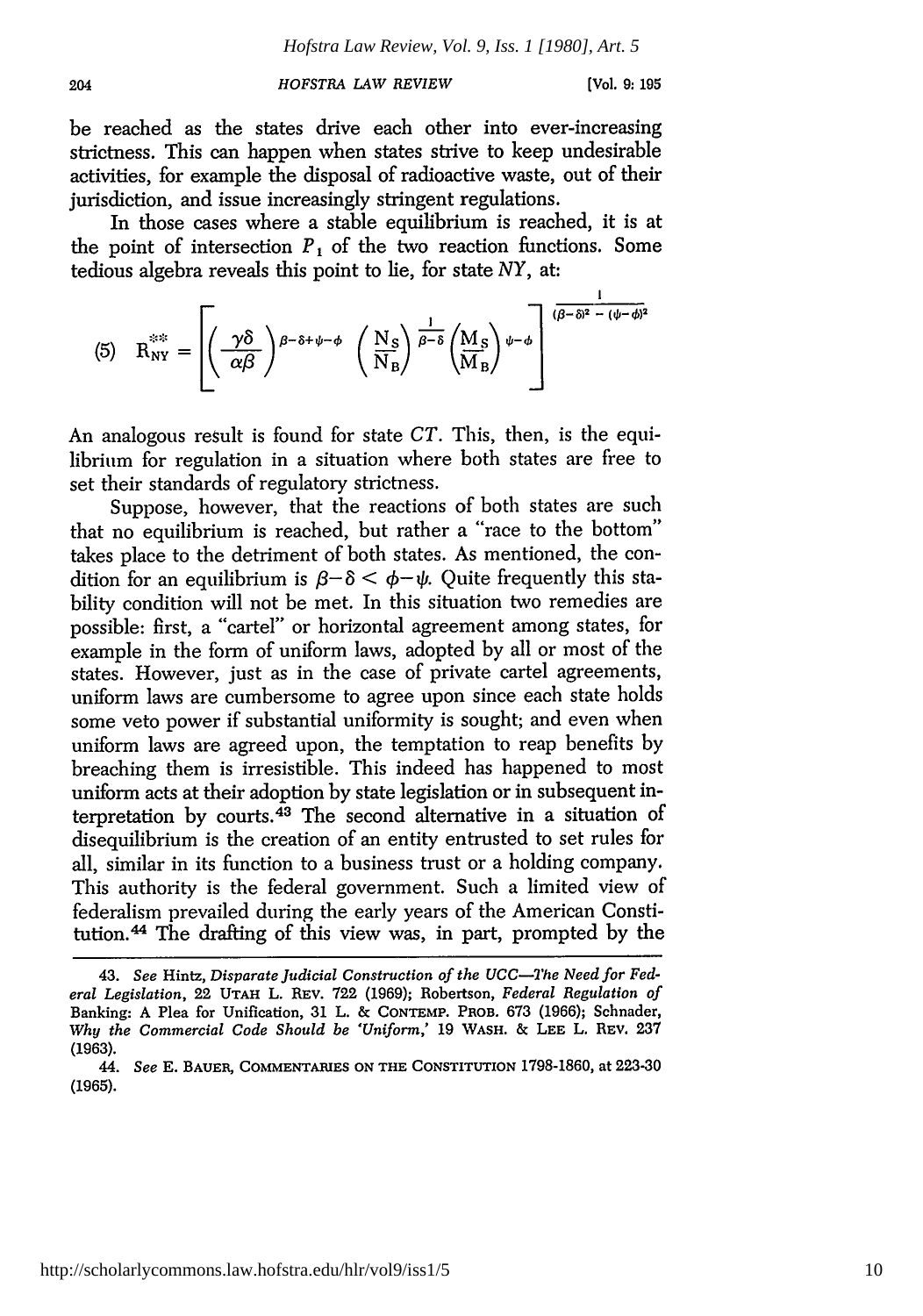205

#### *FEDERAL DEREGULATION AND STATE REGULATION* **1980]**

competition between states under the Articles of Confederation. (Southern states held the holding-company view when they seceded; as far as they were concerned they sold their shares in the American enterprise when they disliked management).

In terms of Graph 1, a federal government could prevent the complete deterioration of regulation by its setting and enforcement of a rule at some level of strictness, for example at  $P_2$ . Where  $P_2$ will lie depends on the interplay of interest groups on the federal level. An unstable situation such as a "race to the bottom" makes for a convincing case in support of federal regulation. Yet it should be noted that in most areas of federal regulation one would not intuitively expect a disequilibrium to develop if, instead, states were to assume regulation. Why then federal regulation? An alternative explanation for the federal presence must be sought. To discuss this the model is consequently expanded. Let us assume that regulation is now lodged at the federal level. We have again two interest groups with a national regulatory agency that seeks to maximize support. The two interest groups, *B* and S, exist nationwide; their national size is the sum of their state sizes  $(i.e., of N_B+M_B$  and  $N_s+M_s$ ). Because nationwide regulation is in force there are no separate state standards,  $R_{\text{NY}}$  and  $R_{\text{CT}}$ , but instead a common standard,  $R_{\text{US}}$ . Therefore, for an interest group such as  $B$  the benefits from regulation are expressed as:

(6) 
$$
U_B = b_B \cdot (N_B + M_B) = \alpha R_{US}^{\beta + \phi} (N_B + M_B)
$$

An analogous relation holds for group S. The point of maximum support for the federal regulatory agency can then be found, after some calculus and algebra, at:

$$
R_{US}^{\text{#}} = \left[ \frac{\gamma(\delta + \psi)}{\alpha(\beta + \phi)} \left( \frac{N_S + M_S}{N_B + M_B} \right) \right]^{-\frac{1}{(\beta + \phi) - (\delta + \psi)}}
$$

This is the expected strictness of regulation on the federal level.

The important question now is which of the two levels of government, federal or state, is stricter in its regulation? The underlying assumption of federal deregulation is, after all, that it reduces regulation. There is no general answer to this question, since the solution depends on the size and direction of the parameters. But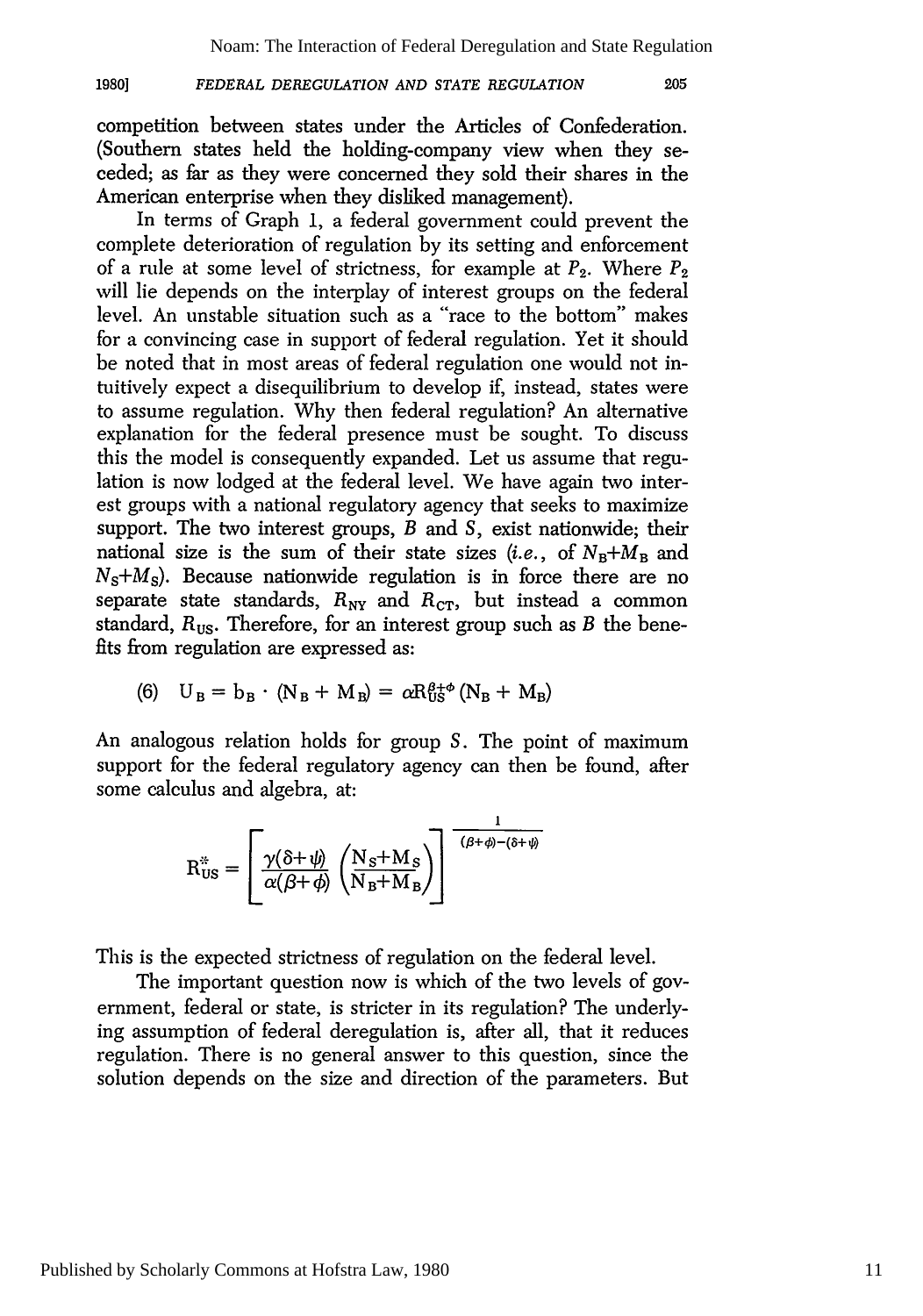certainly federal regulation is not *necessarily* stricter; one can demonstrate that in the model, under quite reasonable conditions, state regulation is the stricter of the two. To show this, let us assume that the proregulation group  $B$  is stronger than the antiregulation group S in both state NY and in state CT, *i.e.*,  $\frac{N_S}{N_B}$ ,  $\frac{M_S}{M_B}$  < 1. Let us further assume that the sensitivity of group S to its own state's regulation is stronger than that of group *B,* and that state regulation would result in an equilibrium point of the type *P,* in the graph rather than at the unstable extreme points. This, as mentioned, means that the difference of cross-elasticities is larger than that of their own-elasticities, *i.e.*, that  $\phi - \psi > \beta - \delta$ .<sup>45</sup> This stability condition exists, for example, if both interest groups in a state receive positive externalities,  $\phi$  and  $\psi$ , that are not too low. In fact, all it takes is for one state group to be substantially and positively affected by the other's regulation, while the other's cross-elasticities are of moderate value; their sign then becomes immaterial. Alternatively, the stability condition is met when the antiregulation group is strongly affected by changes in its own state's regulation, while the other group's sensitivity is of moderate size.

When these conditions,<sup>46</sup> none of which is very exceptional, are met, the state regulation for the state NY that will emerge from the interaction of the two states is higher than federal regulation has been, *i.e.:*

 $R_{\text{ny}}^* > R_{\text{US}}^*$  and  $R_{\text{CT}}^* > R_{\text{US}}^*$ 

The conclusion therefore is that, generally speaking, state regulation will be more strict than federal regulation if (1) one interest group experiences substantial positive spill-over effects from the regulation in another state, or (2) all interest groups experience at least some positive spill-overs, or (3) the antiregulation group is particularly sensitive to changes in its own state's regulation.

It is helpful to refer again to Graph 1. Contrasted with state

46. An additional algebraic equation provides that:

$$
\frac{N_s + M_s}{N_B + M_B} > \frac{\alpha \beta}{\gamma \delta}
$$

This will usually be the case if group S is more sensitive to regulation than is group *B*, since  $\gamma$  is negative and the other quantities are positive.

<sup>45.</sup> *See* note 41 supra.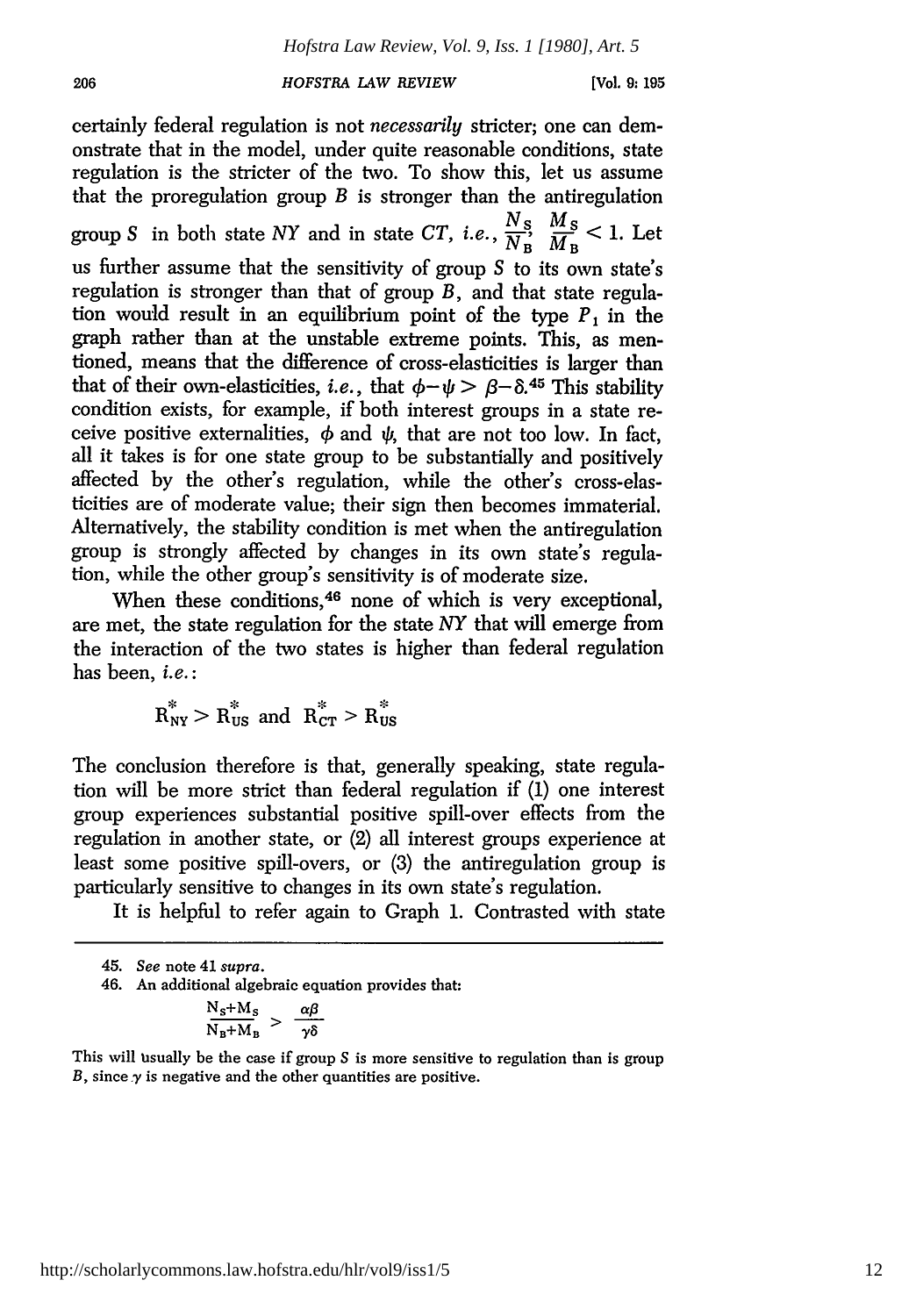207

#### *FEDERAL DEREGULATION AND STATE REGULATION* **1980]**

regulation, federal rules are stricter when federal regulation is at a point like  $P_3$  on the graph and  $P_1$  is the state regulatory equilibrium. On the other hand, if the federal regulation had been at *P2,* state regulation will actually be higher. Or, where federal regulation is at  $P_3$  and its removal triggers a "race to the top" in state regulation, a federal ceiling is lower than the decentralized outcome. The common assumption of federal deregulation is the *P3* situation. As we have seen, however, this is only one of several possibilities. It may be objected that federal regulation would not be abolished in the first place if it is likely to result in stricter state regulation since to do so would be counterproductive. Yet for this objection to be true one must presuppose a political-decision process of considerable foresight. When the abolition of federal regulation is sought there may be no state regulations in existence. Yet once federal regulation is abolished the interest group pressures generate regulation in some states and the other states then adjust their regulation to it.

It is interesting to speculate what sets this process in motion. One explanation is that a previously existing point of equilibrium that determined federal regulation has been disturbed by a shift in the relative influence of the interest groups. But it is also possible that no shift in interest-group powers has occurred; instead a slow and cyclical process of oscillation between federal and state regulation may exist even in the absence of such regulation. These cycles are based on quite stable preference within the body politic for the regulatory strictness. The level of government that will be vested with regulatory authority is the one whose regulatory strictness most resembles the preferences of the body politic. This choice would be different at different times because the states' regulaulation, and hence attractiveness, changes. For example, state regulation may be, at an initial point  $P<sub>1</sub>$ , too high relative to expected national regulation  $P_2$ , given the prevailing influence of interest groups *B* and S. The result is a decision for national regulation which eliminates most state regulation by federal preemption. At that point national regulation may become unfavorably high in comparison to the state alternative; hence federal deregulation occurs. But now the states' regulation increases and their strictness moves toward equilibrium in  $P_1$ . From there the cycle can start anew. **47**

<sup>47.</sup> For a discussion of the cycle in the regulation of banking, see Redford,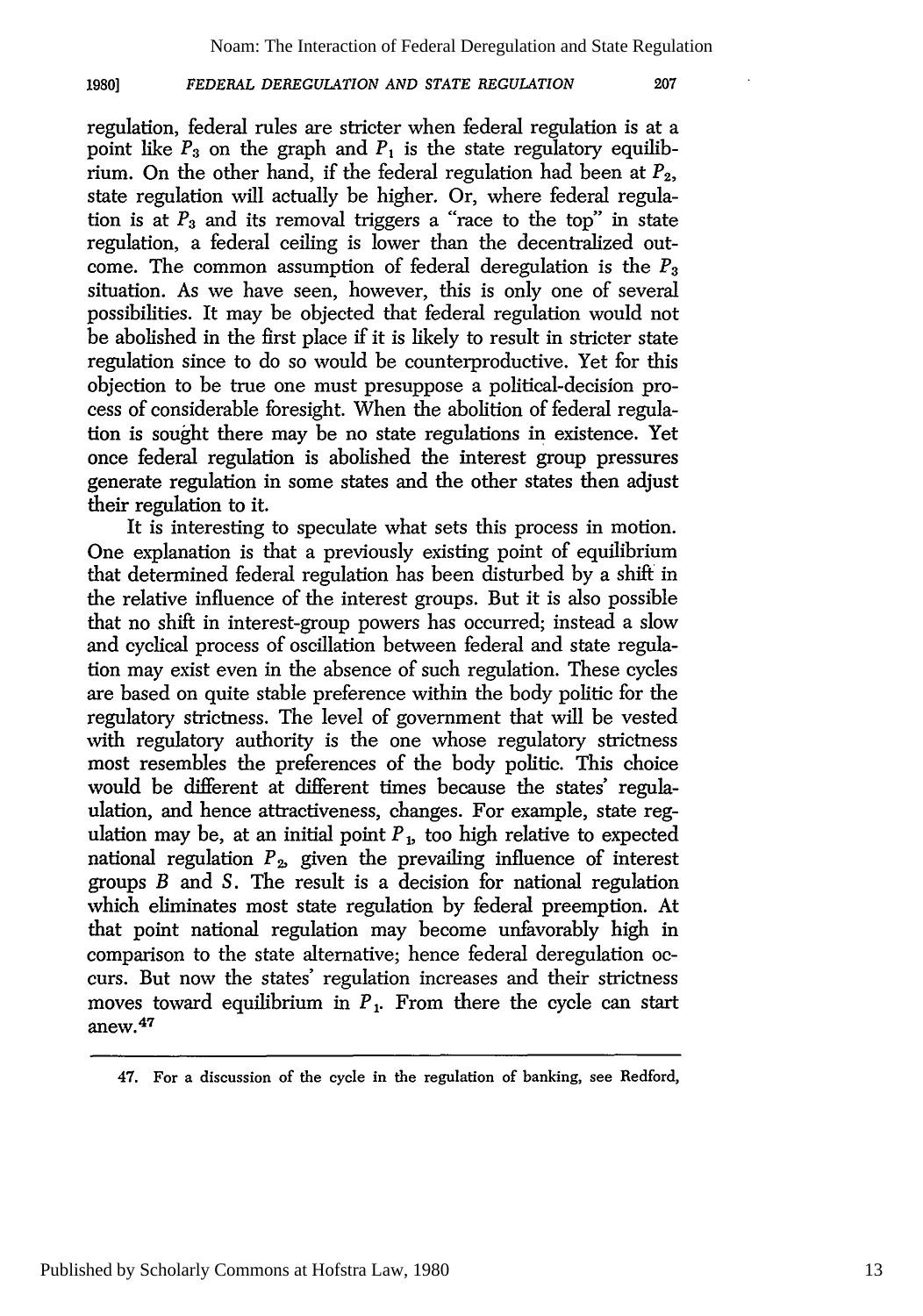**[Vol. 9:195**

### APPLYING THE MODEL

We can now apply the model to the *Dubno* and *Tully* cases. Federal regulation of the prices of petroleum products had been abolished, largely because the influence of the antiregulation group, **S,** was very strong on the national level. On the state level, however, the power balance between S and *B* did not result in R=0. Both New York and Connecticut thus impose some regulation,  $R_{\text{NV}}$  and  $R_{\text{CT}}$ , conforming to equation (4). These regulations have externalities on the neighboring state, and judging from the proximity in the adoption of the statutes, the regulators are aware of these effects. In the case of Connecticut the externality is actually written into the law; as Judge Blumenfeld found, the cost of Connecticut's tax "may be recouped only on a pro-rata basis from all customers in the states (including Connecticut) to which petroleum products are distributed from east coast ports."48 Hence, in terms of the model, the cross-elasticity  $\phi$  is negative.  $\psi$ , the crosselasticity for group **S,** is assumed to be negative with respect to the other state's regulation; this can be expected because as *CT* becomes a less profitable place for oil companies, they will move some of their operations and efforts into the more promising state NY, thereby increasing competition in that state and reducing profit margins. Because the benefit function is negative, a negative cross-elasticity means that  $\psi$  is positive. The quantity  $\phi - \psi$  is therefore a negative minus a positive, which is positive when the cross-elasticity of the interest group S is higher than that of *B.* Since the sellers of oil products can be expected to be more sensitive to price changes than will consumers, it is reasonable to conclude that this is indeed the case. Turning to the elasticities  $\beta$  and **a,** we can assume that the elasticity of buyers to regulation is positive but moderate in size, while that of oil companies is negative and large, again because they are strongly affected. Given the negative form of the benefit function for  $S$ , its elasticity  $\delta$  is then positive and large. The quantity  $\beta$   $\rightarrow$   $\delta$  therefore has a negative sign.

The comparison of  $\beta-\delta$  with  $\phi-\psi$  is, it will be recalled, the equilibrium test for state regulation. It is met if the latter quantity is larger than the former. We have found that  $\beta-\delta$  is negative, while  $\phi - \psi$  is positive. Hence the condition for a stable equilib-

*Dual Banking: A Case Study in Federalism,* **31** L. **& CONTEMP.** PROB. 749 **(1966);** Scott, *Economic Theory of Competition in Regulation,* **30 STAN.** L. **REV. 1 (1977).** 48. 492 F. Supp. at **1010.**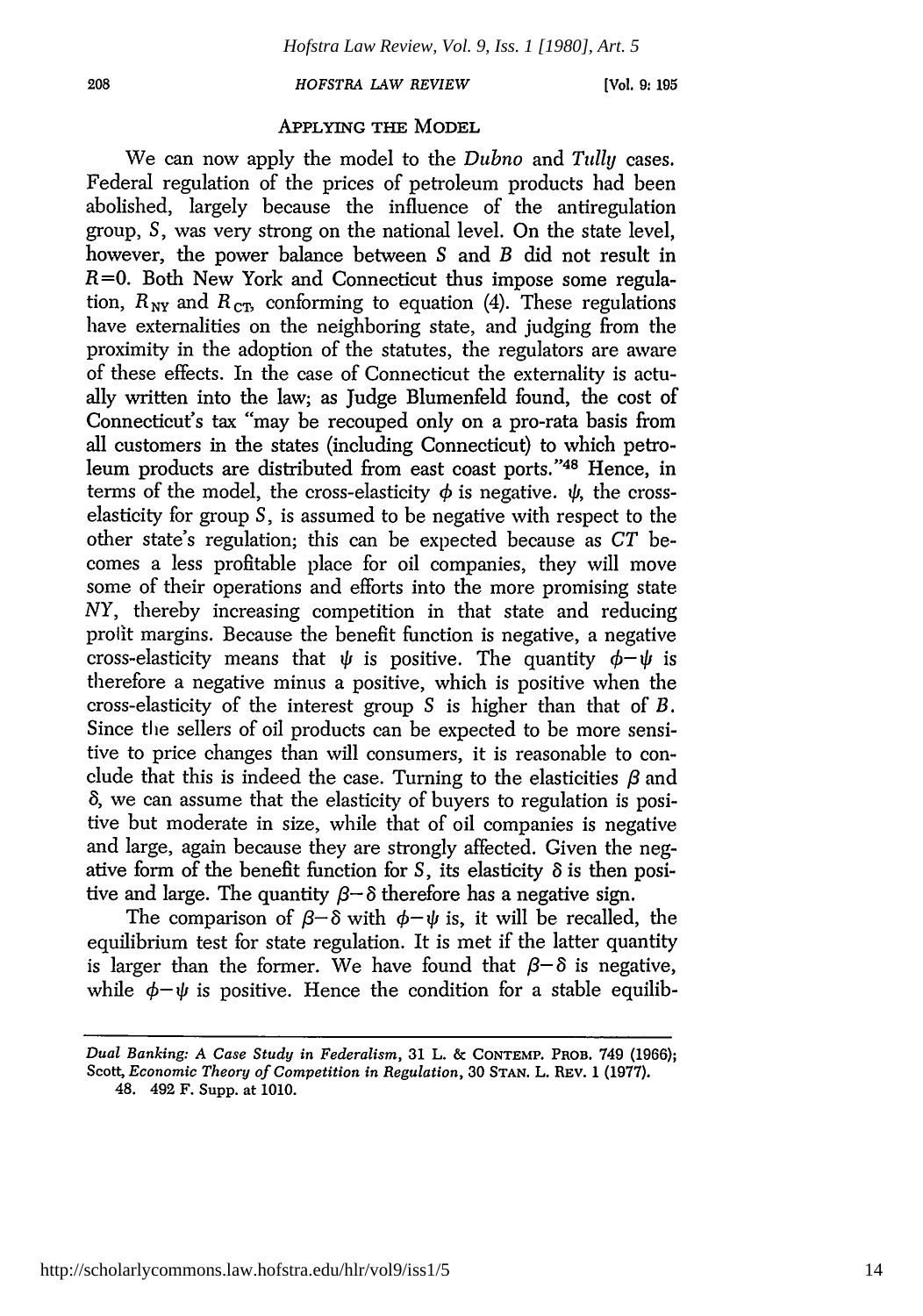Noam: The Interaction of Federal Deregulation and State Regulation

#### *FEDERAL DEREGULATION AND STATE REGULATION* **1980]**

209

rium is fulfilled. The conclusion is therefore that one need not be alarmed about the challenged state regulation in the belief that the two states will escalate their taxes indefinitely as they shift its consequences to their neighbors. There will be some stable equilibrium; but where will it lie? The first condition for state equilibrium to be greater than federal regulation is, from before,  $\frac{N_S}{N_B}, \frac{M_S}{M_B} < 1$ , *i.e.*, that proregulators are in the majority in both states. Judging from the fact that anti-oil-company laws were passed in New York and Connecticut, this may be inferred. The second condition is that of stability, *i.e.*,  $\phi - \psi > \beta - \delta$ , which was shown already<sup>49</sup> to hold. The third condition requires a greater sensitivity of sellers to regulate,  $| \delta | > | \beta |$ , which was also assumed above<sup>50</sup> to be true. The final algebraic condition is that  $\frac{N_S+M_S}{N_B+M_B} > \frac{\alpha\beta}{\gamma\delta}$ . We know from before that  $\delta > \beta$ , and we can also presume that the size of S's benefit function is larger than *B*'s, *i.e.*,  $\gamma > \alpha$ . Hence,  $\frac{\alpha\beta}{\gamma\delta}$  is < 1. When the benefits of S (parameters **y** and **8)** are sufficiently more sensitive than those of *B* (parameters  $\alpha$  and  $\beta$ ), the last condition is also fulfilled. Hence, the model predicts that at the end of the adjustment process both states will have regulation that is stricter than the previous federal rules. The exclusion of states from regulation is indeed crucial if one wishes to avoid this result. The attempt at expansion of the preemption doctrine, as sought in *Dubno* and *Tully,* is thus a predictable defensive response by the federal government and its al-

lies in energy policy. It is, however, a losing battle. Even in these cases, the courts would probably have let the statutes stand had they been drafted differently. 51 The authority of states to pass their own revenue measures was reaffirmed rather than disputed. If the prevention of a pass-through was the states' goal, a similar result could have been obtained by a levelling of the tax on petroleum products that are particularly price-elastic and therefore more immune to a pass-through.

Other methods to circumvent preemption will, no doubt, be proposed by enterprising legislators. The federal government,

<sup>49.</sup> *See* p. 204 *supra.*

<sup>50.</sup> *See* p. 206 *supra.*

<sup>51.</sup> *See* 492 F. Supp. at 1010-12; 80-CV-543, slip op. at 34-37.